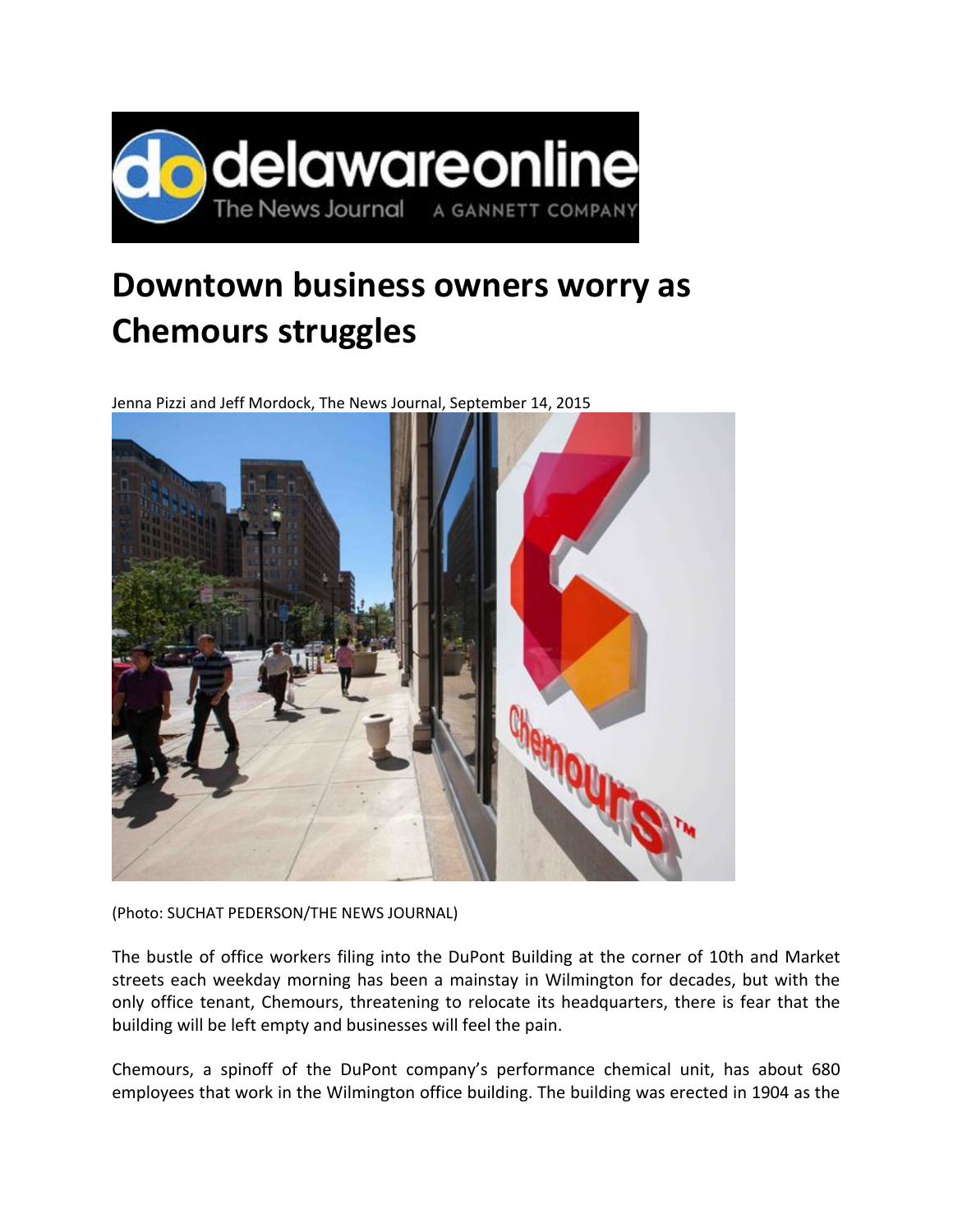headquarters for DuPont, which relocated operations on July 1, leaving the fledgling Chemours as the largest tenant and owner of the building.

Since then, Chemours has struggled to balance costly regulation and remediation expenses, and decreasing demand for its product, leaving many with a grim outlook for the company's future.

Downtown shops and delis that cater to the lunch crowd are likely to be the first to take a hit if the building goes dark. But eventually, experts say, the loss would impact other businesses and be a black eye for Wilmington's economy as a whole.

"There are going to be layoffs and the unemployment rate will tic up for small businesses in the area," said John Boyd, a consultant that advises businesses on relocation options. "It will add a tremendous burden to the city and state and get worse before it gets better."

Scott Hines, the owner of Scott's, a coffee shop and deli across the street from the DuPont Building, said he has seen his competitors close up shop over the years as employees of DuPont and other large companies left Wilmington's downtown.

"The economy got really bad and the smaller shops started to close," said Hines, who has been in business in Wilmington for 13 years. "If you could get skinny for a couple years you might make it, but there are so few of us left, we are all just basically fighting for those last little bit of scraps."

"If they leave, it will definitely hurt," said Joe Russo, who owns the Sterling Grille less than a block from the DuPont Building. "It will put a pinch on things. The initial impact would be brutal."

Hines said the exodus of DuPont employees out of Wilmington and into suburban office complexes has been slow, but he couldn't imagine what it might be like if Chemours left, too.

"With DuPont, it never really hit all at once, but I imagine that once Chemours is gone it will be a big hit for us," Hines said.

In July, company officials vowed to stay in downtown Wilmington for 18 months while they search for permanent world headquarters. However, the company would not commit to Delaware beyond that time period.

"Chemours is currently in the process of evaluating its options for its future headquarters location," Robert Dekker, a spokesman for the company.

Dekker declined to comment further about the company's stake in the Wilmington economy or the history DuPont has in the city.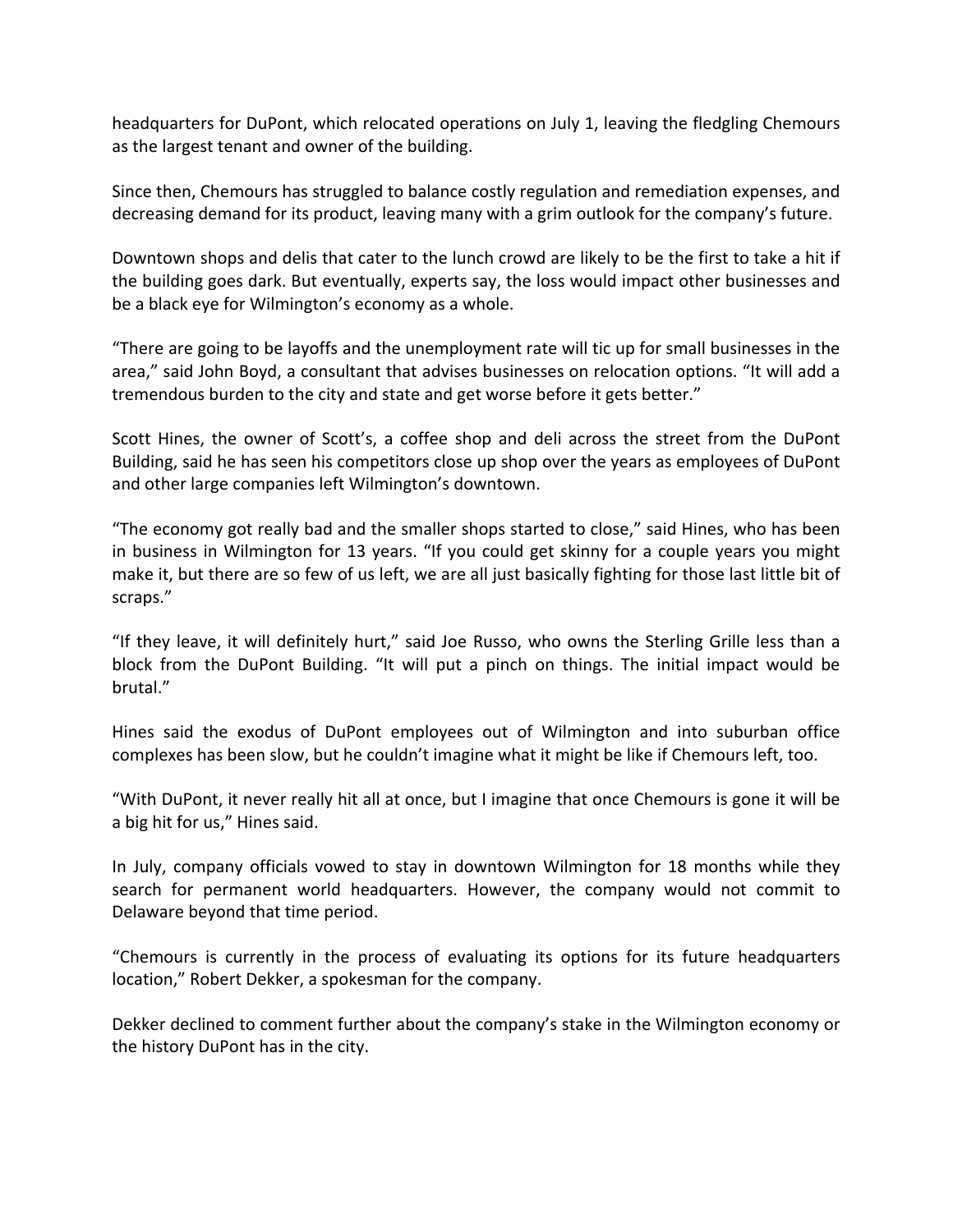The company is exploring all of its options, Chemours CEO Mark Vergnano said in an interview with the News Journal in June.

Boyd, the relocation consultant, said Chemours' departure would likely create a ripple effect going beyond the restaurants and delis that rely upon the chemical company for its lunch customers. He said nearby hotels, taxi businesses and parking garages will also feel the blow if Chemours leaves.

"It would create a difficult economic challenge," Boyd said. "Wilmington officials would need to find one strong replacement because it is not feasible to reach out to hundreds of small businesses."

The damage of a Chemours departure could also go beyond its economic impact.

"Wilmington's image will take a hit," he said.

Marty Hageman, executive director of Downtown Visions, a nonprofit focused on improving the downtown business district, said he is sure it will be a top priority to fill the building with a new tenant and new employees.

"The space is right on Rodney Square and is the premier space in downtown Wilmington," Hageman said. "Architecturally it is an incredibly attractive and important building."

In Wilmington, where 20 percent of large office space downtown is vacant, another huge, empty building is not what the city needs, Hageman said.

The building could also be repurposed into another use, like retail or residential, as so many former office buildings have been in recent years, Hageman said.

Boyd said the building may work as a technology hub or home to another industry. Bringing in an accounting or law firm from another Wilmington office building will just reallocate business to a new part of town, rather than create new economic opportunities.

"You have to be more creative than turning the building into condominiums," he said.

Chemours, which raised red flags among Wall Street analysts prior to its launch, has struggled since becoming an independent company.

DuPont burdened the fledgling company with legal and remediation costs for 190 contaminated sites across the country. The liabilities have the potential to sap as much as \$1 billion from Chemours' bottom line.

Since Chemours' launch, it has been plagued by new problems. Prior to the spinoff, DuPont laid off 5 to 7 percent of Chemours' global workforce, including Delaware employees.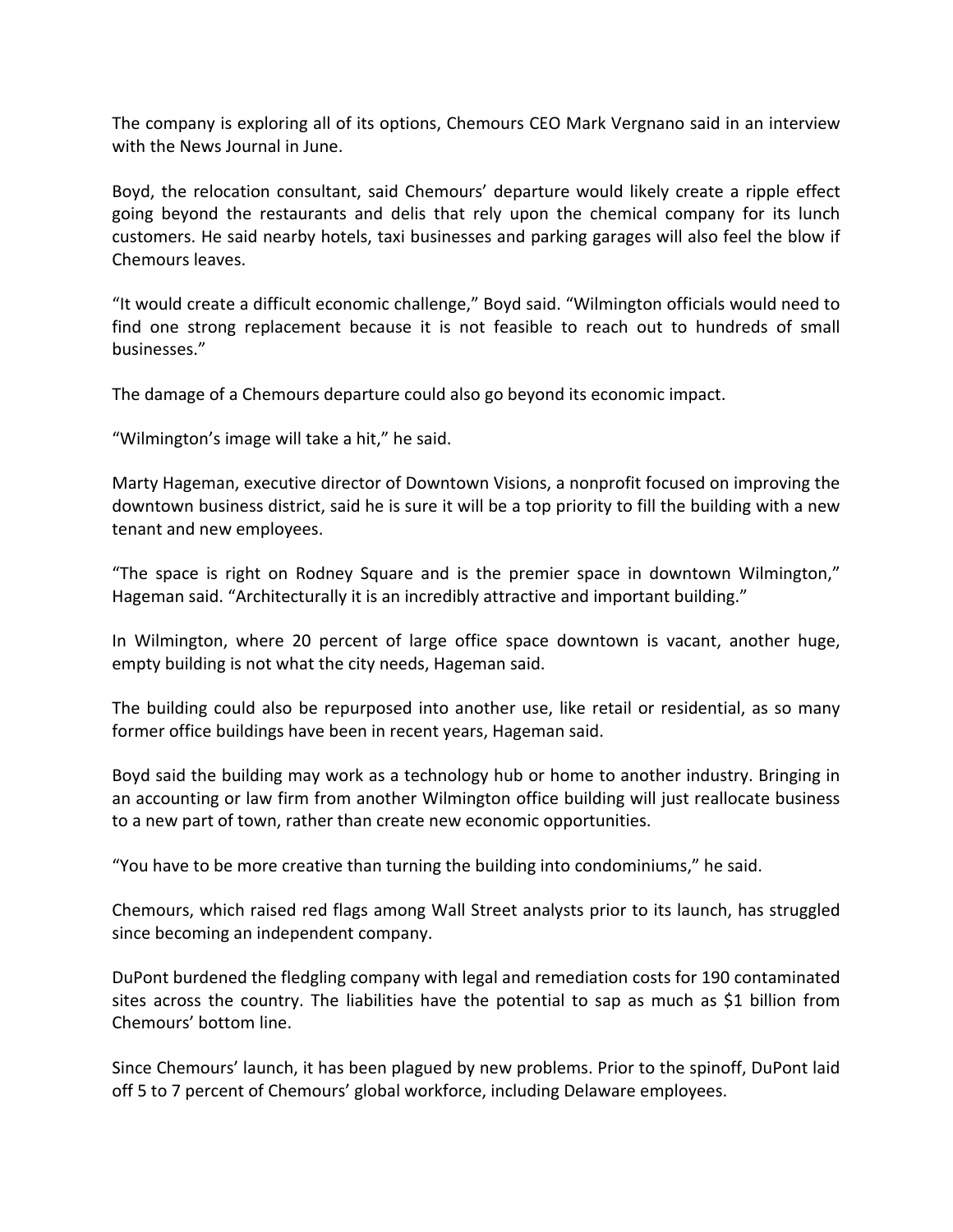Upon becoming an independent company, Chemours shuttered its Edge Moor plant outside of Wilmington as part of its strategy to cut \$350 million in costs by 2017. About 200 Delaware workers and 130 contractors could lose their jobs as a result of shuttering the Edge Moor facility.

The company's first earnings report revealed its second-quarter revenue was hampered by the reduced demand for its lead product, titanium dioxide, or TI02. The product is used in the paper and paint industries.



Joe Russo poses for a portrait at the Sterling Grille on Orange Street in Wilmington on Wednesday. (Photo: KYLE GRANTHAM/THE NEWS JOURNAL)

Sales of Ti02 dropped 18 percent in the second quarter of 2015, compared to the same period last year. The weak Ti02 market also impacted the second-quarter earnings for Chemours, which posted an \$18 million net loss.

In addition, Chemours reduced its fourth quarter shareholder dividend to \$5 million, a 94 percent drop from the \$100 million it paid stockholders this month. That new dividend works out to \$0.03 per share, down from the \$0.55 per share DuPont set for the company's third‐ quarter dividend.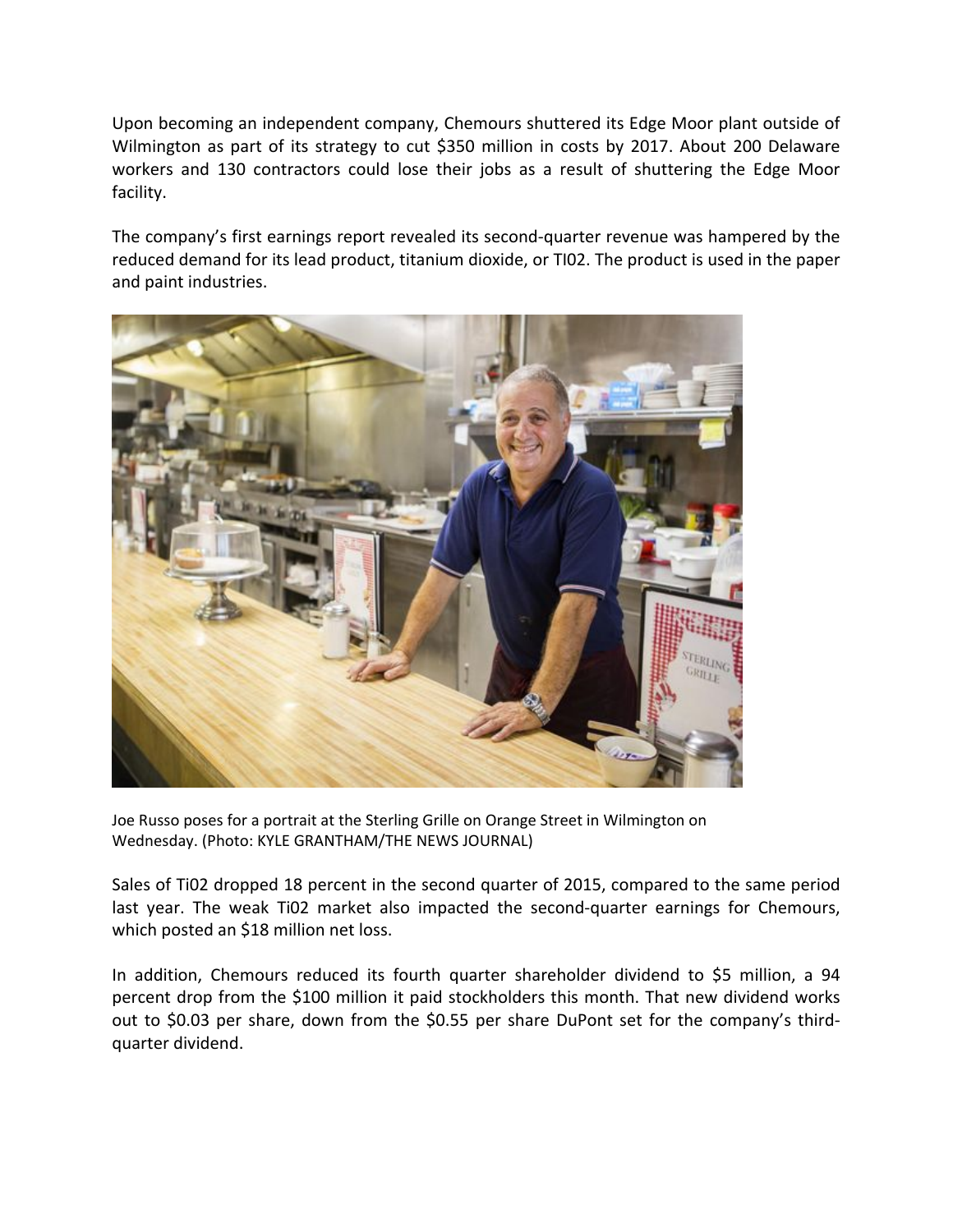Despite Chemours' struggles, Boyd said Wilmington officials should make an effort to keep the company in the city.

"A bird in the hand is worth two in the bush," he said. "Getting a new tenant and repurposing the building is daunting."

Delaware has offered Chemours a cash-laden package to remain in the state, according to former Delaware Director of Economic Development Alan Levin. New Jersey officials are enticing the company with a bundle of tax credits and officials with the Pennsylvania Department of Community and Economic Development declined to discuss if they've made an offer to Chemours.

Jeff Flynn, the director of Wilmington's economic development office, did not respond to a request for comment for this story.

Chemours is said to be reviewing locations in northern New Castle County, including staying in the DuPont Building, as well as spots in Salem County, New Jersey, and Delaware and Chester counties in Pennsylvania. Vergnano declined to discuss the places Chemours is considering for its permanent headquarters.

Although the DuPont company has departed Wilmington, its legacy has a lasting impact on the city.

Historian Carol E. Hoffecker, who has written more than a dozen books about Delaware and the du Pont family, said the DuPont company's decision to build in Wilmington changed the history of the city forever, making it the business center it is today.

Hoffecker said the family's decision to build their company headquarters in the city on top of a hill in a place where trolley lines would run right past, was a conscious effort to make the company the center of the downtown. A reservoir adjacent to the building was no longer needed and was developed into today's Rodney Square, an idea Hoffecker said was propelled by the du Pont family.

"Rodney Square became the town center with the library on one side, the government buildings, transportation and the DuPont Building as a central piece," Hoffecker said.

DuPont was more than just a company in Wilmington, Hoffecker said, it was the Hotel du Pont and DuPont Playhouse that made Wilmington a culturally vibrant city.

"In my generation, anybody who was anybody had their wedding reception in the gold ball room and our high school senior prom was there," Hoffecker said. "If the DuPont building had been solely for business it wouldn't have needed a gold ballroom."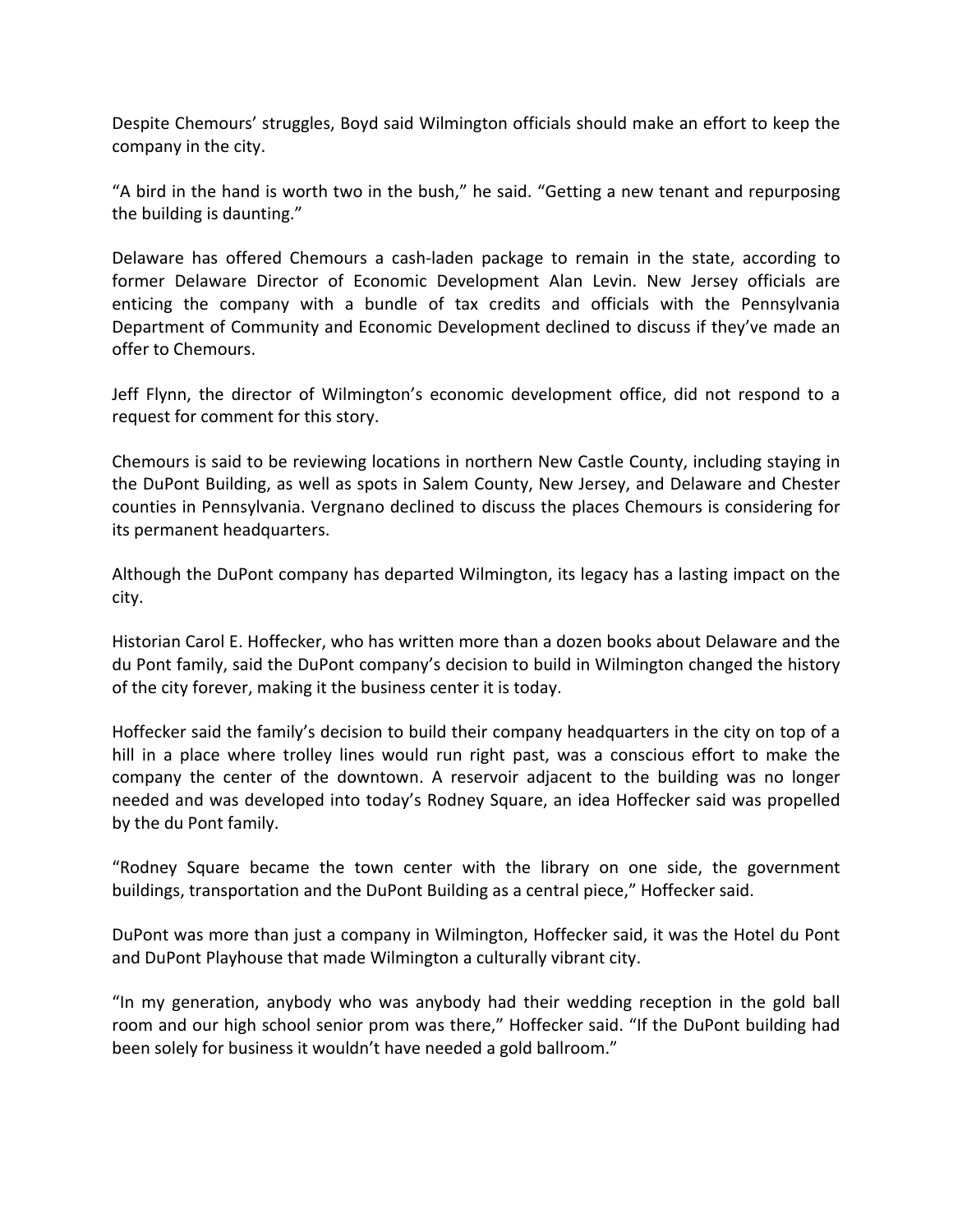But as the company looks to divest itself of the hotel, industry experts say it may be difficult because the health of the hotel is intrinsically tied to the health of the business.

William Sullivan, the former director of hospitality for DuPont and current instructor at the University of Delaware, said the hotel has already lost some business when DuPont relocated to Chestnut Run. The exact amount of business DuPont fed to its hotel is not known, the company does release financial information for the property.

"If Chemours departs, the hotel could see a pretty dramatic drop‐off in business," he said. "It would be a hit."

Sullivan said the Hotel du Pont's management could counteract the possible departure of Chemours by reaching out to nearby businesses. However, he cautioned small local companies will not generate the same travel needs as Chemours, an international corporation.



Scott Hines poses for a portrait outside his shop across from the DuPont Building in Wilmington on Wednesday. (Photo: KYLE GRANTHAM/THE NEWS JOURNAL)

"A local accounting firm is not going to generate a whole lot of business," he said.

The uncertainty surrounding Chemours could have an influence on the hotel's potential sale price, Sullivan said.